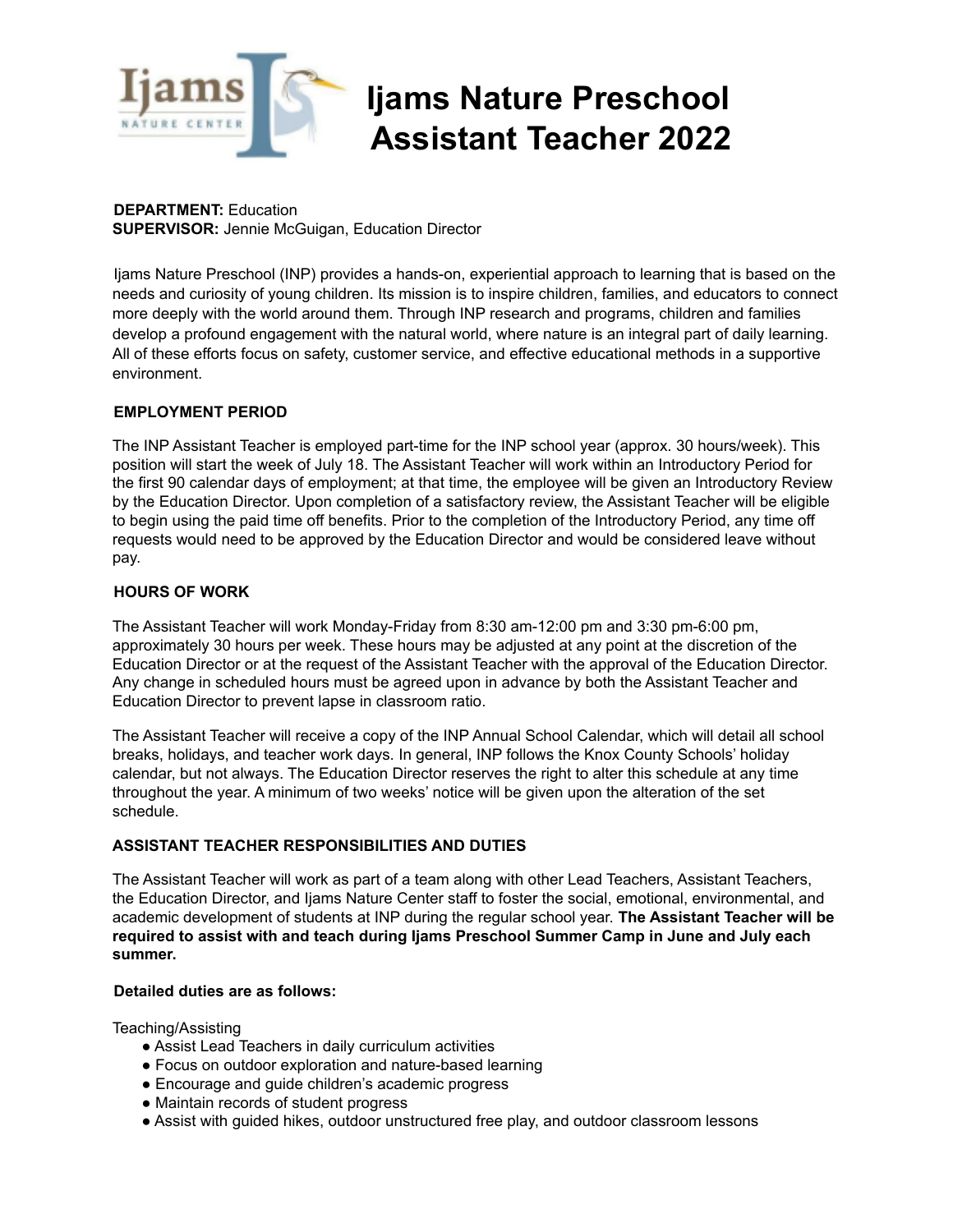#### **Aftercare**

- Lead students who participate in aftercare
- Prepare lessons and activities for students in aftercare
- Communicate with parents at pickup
- Communicate any and all important information to lead teachers and administration for the following day
- Close the school at the end of the day

#### Classroom Setup

- Prepare and maintain preschool materials
- Arrange and organize classroom per Lead Teachers' requirements
- Organize and straighten materials on shelves
- Photocopy materials
- Clean indoor classroom, outdoor classroom, and bathrooms

Maintaining Proper Learning Environment

- Assist Lead Teachers in directing children's activities
- Model appropriate behavior
- Encourage independence and self-esteem
- Assist in correcting inappropriate behavior
- Ensure safety of students
- Assist students with snacks, lunch, and nap
- Supervise playground activities
- Maintain tidy, clean, and organized storage areas and common staff areas such as bathrooms, staff kitchen, and office

School Administration

● Assist Lead Teachers with student attendance, progress reports, weekly newsletters, and other clerical duties

The Assistant Teacher will perform other duties as deemed necessary by the Education Director, Administrative Assistant, and Lead Teachers.

#### **QUALIFICATIONS**

- Experience in a preschool setting, especially with programs that spend a great deal of time outside
- Willingness to work outside most of the day with preschoolers, during all weather conditions
- Strong customer service skills
- Experience teaching others and/or the willingness to learn teaching strategies
- Attention to detail
- Willingness to multi-task and work under pressure
- Ability to work without supervision
- Experience working with Microsoft Office, PowerPoint, Excel, Google Suite (dynamic platforms), Canva, or other electronic platforms that enhance communication and documentation
- Must be at least 18 years old
- Must be able to clear a state-required, detailed background check

# **ADDITIONAL QUALIFICATIONS DESIRED**

- Bachelor's degree in Early Childhood Education, Outdoor Experiential Education, Science Education, Wildlife, Biology, or other resource management program
- Ability to be creative, supportive, and enthusiastic with children
- Knowledge of Montessori and Waldorf education principles
- Experience teaching art, music, or drama to children
- CPR, First Aid, and/or other medical training